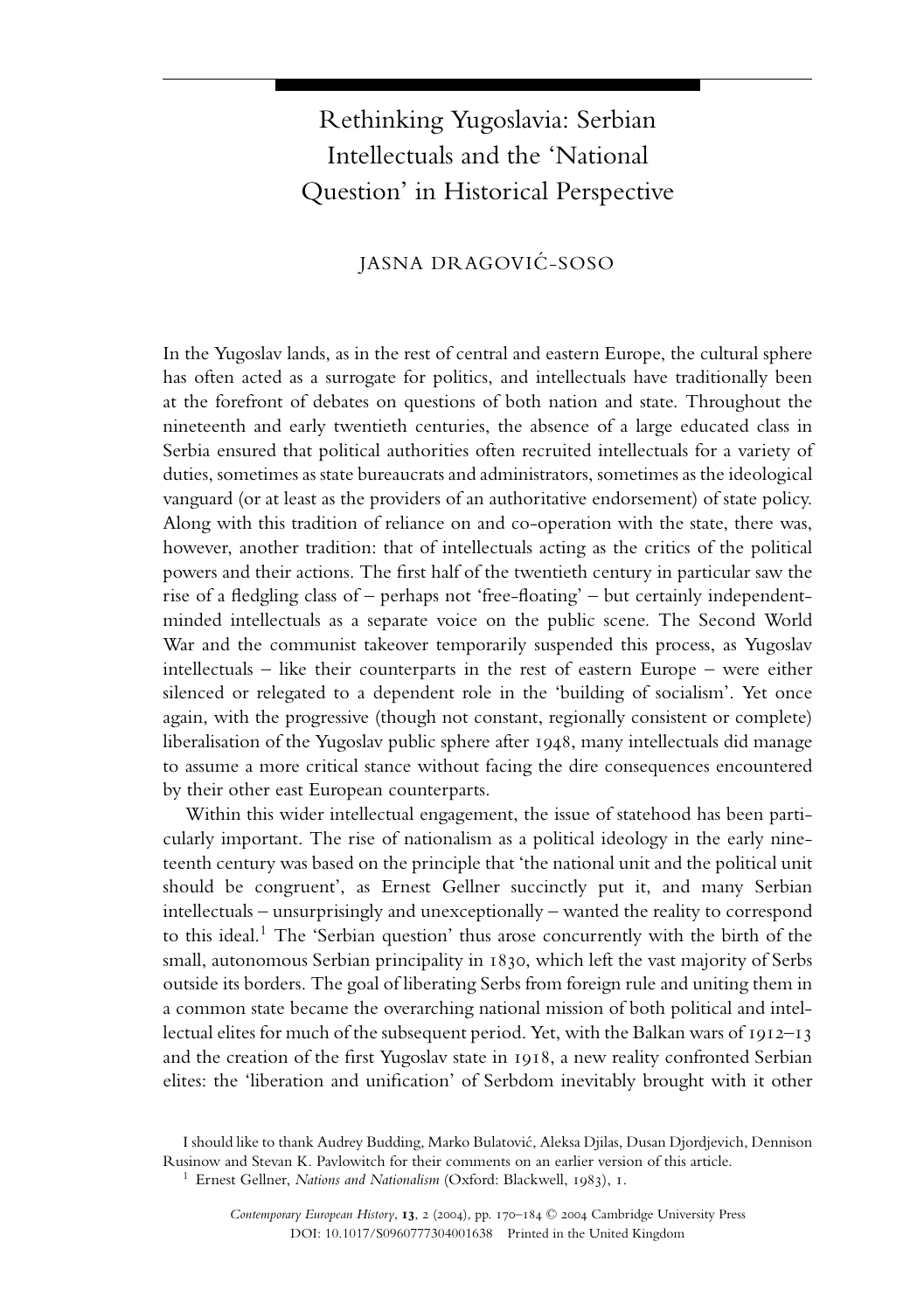Balkan peoples cohabiting with the Serbs in these areas.<sup>2</sup> Throughout the twentieth century and until Yugoslavia's demise in 1991 the 'Serbian question' showed itself to be more complex than simply making the political unit correspond with the national one; it meant conceptualising a state that would be viable despite its national diversity.

This article will examine the last attempt made by Serbian intellectuals to conceptualise a democratic 'third' Yugoslavia before the common state disintegrated into war in 1991. It will do so in the light of both the historical approaches to the issue of statehood in Serbian political thought and the specific context of the 1980s, in which the revival of the intellectual debate on the 'national question' took place. It will assess the nature, viability and significance of the most widely endorsed political platform issued by Serbia's intellectuals during this period – the 'Contribution to the Public Debate on the Constitution' of 1988. Remarkably, this document has been almost completely neglected in scholarship, primarily due to the overwhelming focus on the 1986 'Memorandum' of the Serbian Academy of Sciences and Arts. Yet in contrast to the 'Memorandum', which was disclosed unauthorised before it was completed and approved even by the Academy, let alone more widely, the 1988 'Contribution' was publicly debated and put to a vote in Serbia's most important cultural and scholarly institutions. Second, while the 'Memorandum' is more accurately described as a repository of Serbian nationalist grievances than as a 'blueprint' for action, the 1988 platform was clearly prescriptive in character, with specific proposals for a new Yugoslav constitution.<sup>3</sup> It is thus this virtually unknown document – rather than the much discussed 'Memorandum' – that best represents the Serbian intelligentsia's approach to the common state in the last years of Yugoslavia's existence.

#### **The historical legacy: concepts of the state until 1945**

Three concepts of the state emerged from within the ranks of Serbian political and intellectual elites from the mid-nineteenth to the mid-twentieth century: first, that of a centralised state which would 'liberate and unite' Serbs and which could take the form of either an enlarged Serbia or some sort of wider 'Yugoslavia'; second, that of a more decentralised 'Yugoslav' federation or confederation, with its 'large' and 'small' variants depending on the number of South Slav national groups it was meant to encompass; and third, that of a specifically Serbian national state as an alternative to any notion of South Slav union.

Until the creation of the first Yugoslav state in 1918, it was the first option that predominated in Serbia, initially aimed at extending the small Serbian state westwards and southwards into lands still under Ottoman rule. Serbia's first national

<sup>&</sup>lt;sup>2</sup> This was a new dilemma. At the turn of the twentieth century the ethnic composition of the Kingdom of Serbia was still 90 per cent Serb. See John Lampe, *Yugoslavia as History. Twice there was a Country* (Cambridge: Cambridge University Press, 2000), 47.

<sup>&</sup>lt;sup>3</sup> For an elaboration of these arguments concerning the 'Memorandum' see Jasna Dragović-Soso, *'Saviours of the Nation'. Serbia's Intellectual Opposition and the Revival of Nationalism* (London: Hurst, 2002), 177–95.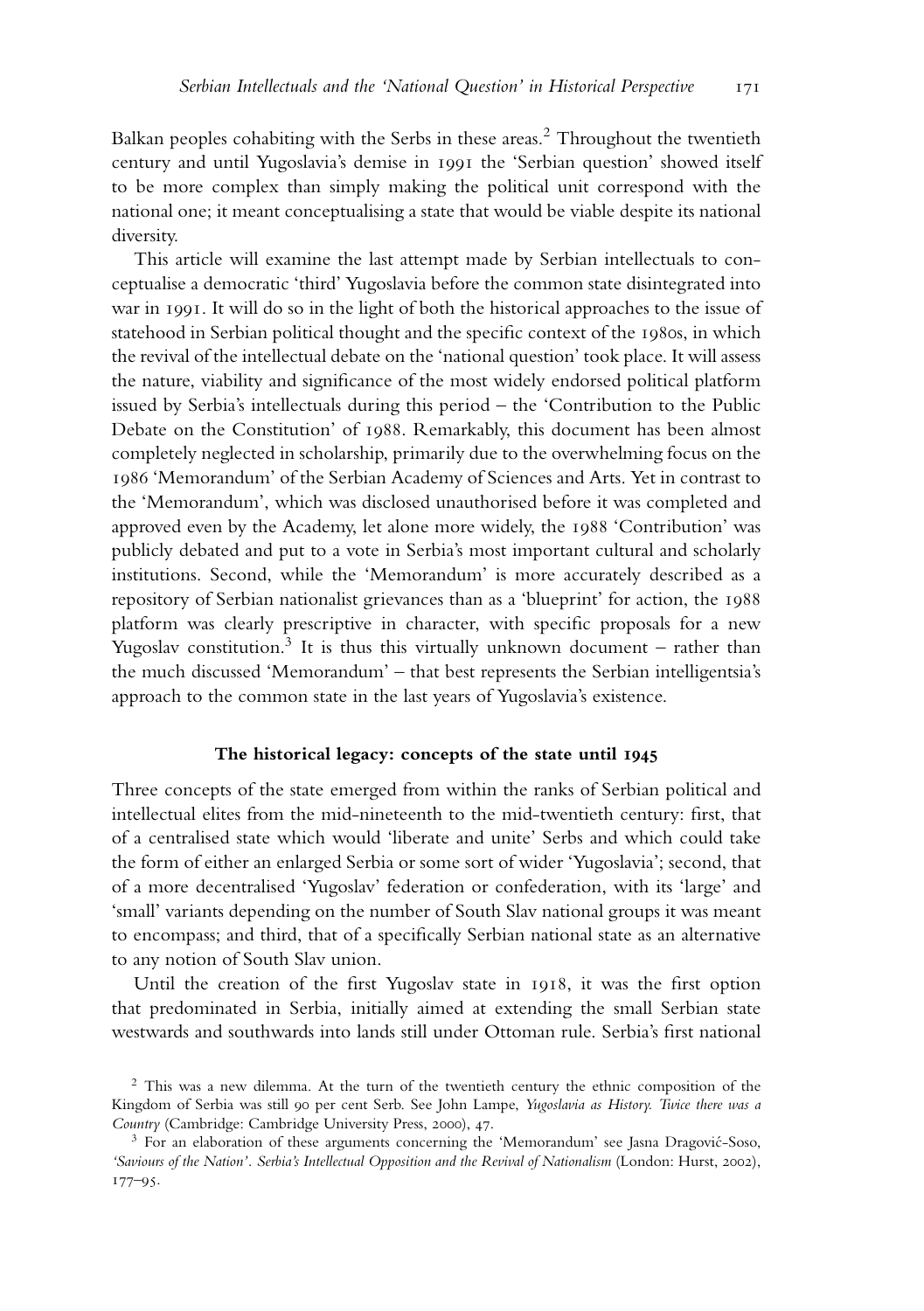programme – drafted as a secret document by its leading statesman Ilija Garaˇsanin in  $1844$  under the title 'Nacertanije' (Plan) – thus envisaged the creation of a 'great, new Serbian state', which would include Bosnia, Herzegovina, Montenegro and northern Albania.<sup>4</sup> The changes Garašanin made to the original draft of the text – replacing references to 'South Slav' with 'Serb' and leaving out the sections on co-operation with the Croatian Illyrianists and the promotion of the 'Yugoslav' idea within Serbia – indicate his preference for an enlarged Serbia over that of a wider Yugoslav union.<sup>5</sup> Garašanin did not, however, exclude the idea of such a union at some future time, as shown by his advocacy of contacts with Bulgaria and an extension of Serbia's influence in the Habsburg lands.<sup>6</sup> Indeed, in the 1860s, Garašanin's national programme as expressed in the 'Nacertanije' was transformed into a broader Yugoslav project, including plans for a future union with Bulgaria and the Habsburg Slavs.7 The two goals – the unification of Serbs and a future unification of South Slavs – were thus not seen as mutually exclusive or conflicting. In the dominant stream of Serbian national ideology, they were, however, generally conceived as an extension of the Serbian state, which was to play the role of a regional 'Piedmont'.8

In contrast to this goal of an expanded Serbia, another conception of a more decentralised South Slav state was also beginning to emerge, notably within the ranks of Serbian socialists. In 1872 their leading figure, Svetozar Markovic, first coined ´ the term 'Greater Serbian' to characterise the attempts of the Serbian regime 'to create out of the present-day Serbian principality a large, semi-independent or fully independent state, by the simple annexation of neighbouring Serbian lands' and to impose on them 'the same legal and economic relations, with all their consequences, that have existed and continue to exist in Serbia'.9 Instead, he advocated the creation of a 'Balkan federation', based on an indigenous social and national revolution against Ottoman (and potentially also Habsburg) rule, which would guarantee the right of each nation to 'constitute an autonomous group within the union'.10 This second, more 'decentralist', option also had its advocates in parts of the Habsburg

<sup>4</sup> 'Garašaninovo Načertanije', in Radoš Ljušić, *Knjiga o Načertaniju* (Belgrade: BIGZ, 1993), 158.

 $5$  The original text was drafted by the Moravian agent František Zach, working for Prince Adam Czartoryski's Polish émigré organisation seeking to curb Russian and Austrian influence in the region. For the changes Garašanin made to the text, see Charles Jelavich, 'Garašanins Načertanije und das großserbische Problem', *Südostforschungen*, 28 (1968), 131–47. Both texts can be found in Ljušić, *Knjiga*, 130–65. Garašanin's motives in making these changes have remained a matter of heated debate in (post-) Yugoslav historiography. Overviews can be found in Ljušić, *Knjiga*, 18–43, and Wolf Dietrich Behschnitt, *Nationalismus bei Serben und Kroaten, 1830–1914* (Munich: Oldenburg, 1980), 267–70.

<sup>6</sup> 'Garašaninovo Načertanije' in Ljušić, *Knjiga*, 155–65 passim.

<sup>7</sup> See notably David MacKenzie, *Ilija Garašanin: Balkan Bismarck* (Boulder: Westview, 1985), 289-93.

<sup>8</sup> Ivo J. Lederer, 'Nationalism and the Yugoslavs', in Peter Sugar and Ivo J. Lederer, eds., *Nationalism in Eastern Europe* (Seattle: University of Washington Press, 1971), 424–5. On the 'Piedmont idea' see David MacKenzie, 'Serbia as Piedmont and the Yugoslav Idea, 1804–1914', *East European Quarterly*, 28, 2 (1994), 153–82.

<sup>9</sup> Svetozar Marković, 'Srbija na istoku' (1872), quoted in Vasa Čubrilović, Istorija političke misli u Srbiji *XIX veka* (Belgrade: Prosveta, 1958), 302.

<sup>10</sup> Svetozar Marković, 'Socijalizam ili društveno pitanje' (1874), quoted in Behschnitt, *Nationalismus*, 107.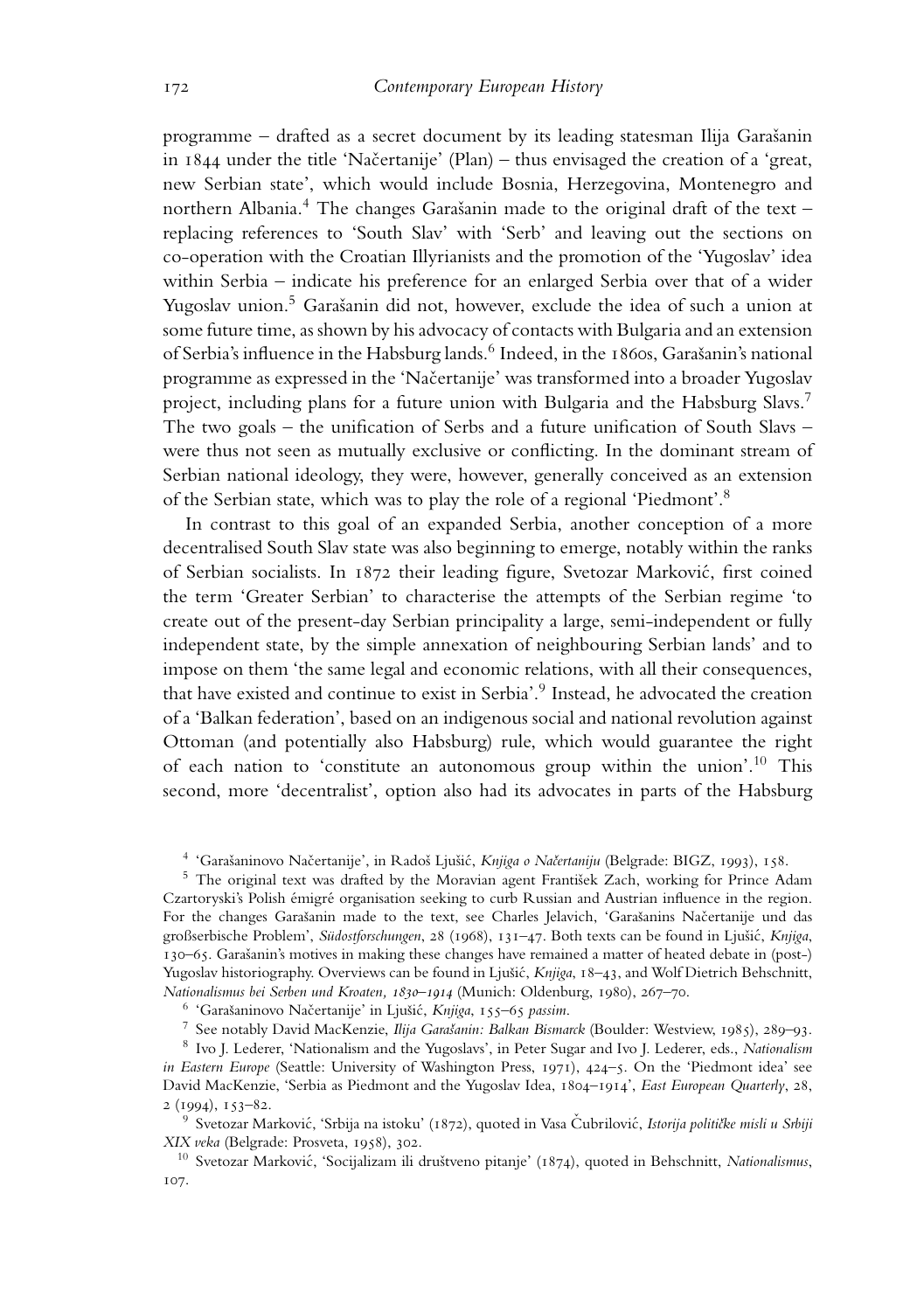Serb elite, and progressively even gained ground in Belgrade intellectual circles.<sup>11</sup> By the time the Yugoslav unification loomed at the end of the First World War, clear divisions had emerged among intellectuals concerning the question of the internal organisation of the state: one group, close to the dominant Radical Party, argued that Serbia deserved a leading role in the new state thanks to its wartime sacrifices and ultimate victory, and advocated centralism under the Karadjordjevic dynasty along ´ the lines demanded by the Serbian government; another, smaller, but prestigious, group of scholars preferred a federal republic, or  $-$  as they put it  $-$  a 'United States of Yugoslavia'.12

Although Serbian intellectuals generally saw the new Yugoslav state as a fulfilment of Serbia's quest for the 'liberation and unification' of Serbdom – which largely accounts for the ease with which Serbs gave up Serbia and identified with the new state – divisions between 'centralists' and 'decentralists' remained throughout the interwar period. Whereas the former adhered to the unitarist vision of the nation (of Serbs, Croats and Slovenes as 'three tribes of one nation') and believed that only a centralised state would be strong enough to resist both internal centrifugal pressures and external threats, the latter argued that state centralism would in fact hinder the development of national unity, and – as a 1922 survey by the journal *Srpski knjizevni ˇ glasnik* (Serbian Literary Gazette) showed – they generally supported a conciliatory attitude towards Croatian demands and a granting of greater rights to the historic provinces.<sup>13</sup> Indeed, it appears that in the 1920s it was the 'co-operative' rather than the 'unitarist' vision that predominated among Serbian intellectuals (in contrast to the monarchy and the two leading political parties, the Radicals and the Democrats), and most did not see the centralist 1921 Constitution as a viable way of resolving the dilemma of Yugoslavia's internal state organisation, especially with the opening of the 'Croat question'.<sup>14</sup> In the 1930s many Serbian intellectuals became increasingly critical of King Alexander's reorganisation of the state into nine geographically and economically defined units (*banovine*), which aimed at promoting Yugoslav unity by reducing the number of provinces and fostering economic integration.15 As this reorganisation failed to achieve genuine unity or mitigate the royal dictatorship, intellectuals began to advocate options that ranged from greater autonomy for the existing *banovine* to the establishment of different units – on the basis of other geographic and economic criteria, or in the form of the historic provinces, or even

<sup>&</sup>lt;sup>11</sup> For the Habsburg Serbs, see Dimitrije Djordjević, 'The Serbs as an Integrating and a Disintegrating Factor', *Austrian History Yearbook*, 3, 2 (1967), 48–82. For Serbian intellectuals, see Ljubinka Trgovčević, *Nauˇcnici Srbije i stvaranje Jugoslavije* (Belgrade: Narodna knjiga/SKZ, 1986), 259.

<sup>&</sup>lt;sup>12</sup> Trgovčević, Naučnici, 248–82.

<sup>&</sup>lt;sup>13</sup> Miroslav Janićijević, Stvaralačka inteligencija medjuratne Jugoslavije (Belgrade: Institut za društvene nauke, 1984), 123.

<sup>14</sup> Andrew Wachtel, *Making a Nation, Breaking a Nation: Literature and Cultural Politics in Yugoslavia* (Stanford: Stanford University Press, 1998), 82, and Branka Prpa, 'Jugoslavija kao moderna država u vidjenjima srpskih intelektualaca, 1918–1929', Ph.D. thesis, Belgrade University, 1996.

<sup>&</sup>lt;sup>15</sup> Lampe, *Yugoslavia as History*, 165-8.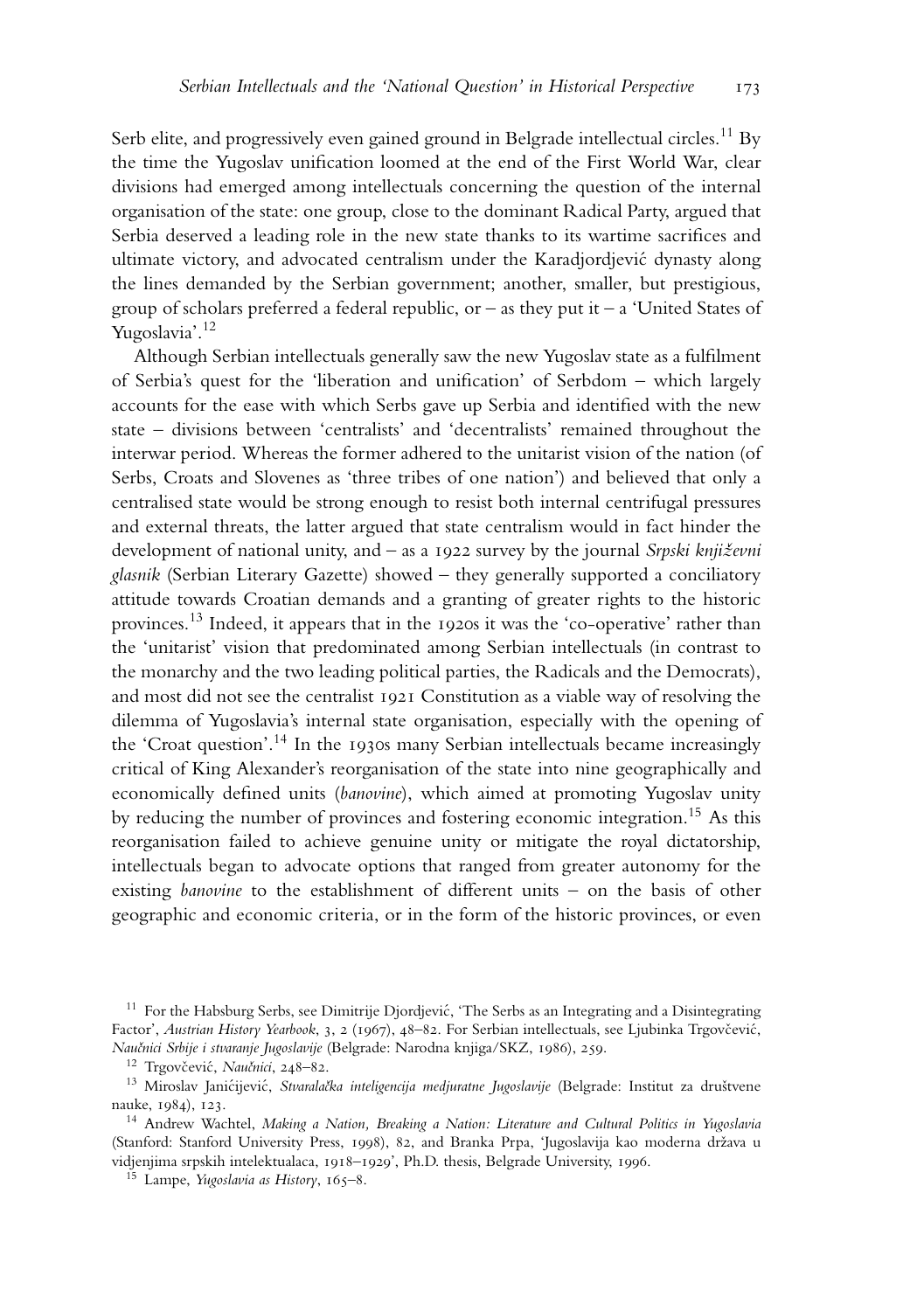some form of Serb – Croat – Slovene 'trialism' (although this last one was a minority view). $16$ 

The 1930s were primarily marked by an increasing disillusionment with Yugoslavia, not only among non-Serbs, who viewed continued state centralism and the ideology of Yugoslav unitarism as merely a mask for Serbian hegemony, but also among Serbian intellectual elites, who saw Croatian (and to a lesser extent, Slovenian) desires for greater autonomy as a betrayal of the common Yugoslav ideal, for which the Serbs had sacrificed their independent state and had experienced such suffering during the war.<sup>17</sup> The government's attempt finally to resolve the 'Croat question' by the creation of an autonomous Croatian *banovina* in 1939<sup>18</sup> particularly contributed to the intellectual reconsideration of Serbs as a separate national entity whose interests in Yugoslavia now needed to be examined independently. Arguing that the Croatian *banovina* – forged out of the historic provinces of Croatia, Slavonia and Dalmatia, with the addition of parts of Bosnia-Herzegovina, and encompassing 768,000 Orthodox Serbs and  $144,000$  Muslims<sup>19</sup> – was merely 'the first phase in the creation of a Greater Croatia',<sup>20</sup> a group of prominent intellectuals gathered around the Serbian Cultural Club, set up in 1937, now began to call for a defence of Serbian interests and the creation of a Serbian territorial unit within Yugoslavia. As the prominent historian and jurist Slobodan Jovanović put it in a 1939 lecture: 'When a Croatian ethnic unit is defined, inevitably a Serbian ethnic unit must be defined *...*When the Croatian question is raised, inevitably so is the Serbian question, and we must, with united forces, defend what is ours'.21 The calls for a Serbian unit did not necessarily translate into a rejection of Yugoslavia, however. While there were some voices within the Club that warned of Yugoslavism as a 'Trojan horse' and announced that 'wherever there are Serbs, that is Serbia', the majority of Serbian intellectuals continued to defend the necessity of Yugoslavism as a 'state idea'.<sup>22</sup>

The third state concept, of a 'Greater Serbia' as an alternative to Yugoslavia, appeared only during wartime and represented a marginal phenomenon that attracted virtually no support. This option briefly presented itself in 1915 following the

<sup>18</sup> All areas of public policy other than foreign affairs, military and finance were to be administered by the *banovina*.

<sup>19</sup> Stevan K. Pavlowitch, *Serbia. The History behind the Name* (London: Hurst, 2002), 132.

<sup>20</sup> Editorial, 23 Nov. 1939, in Jovičić, *'Jako srpstvo*', 16.

<sup>21</sup> Slobodan Jovanović, 'Jugoslovenstvo u prošlosti i budučnosti', 7 Dec. 1939, in Jovičić, 'Jako srpstvo', 50.

<sup>&</sup>lt;sup>16</sup> I thank Dušan Djordjevich for indicating this point to me. For the range of reactions to the reorganisation of the state under the dictatorship, see Branko Petranović and Momčilo Zečević, *Jugoslovenski federalizam: ideje i stvarnost. Tematska zbirka dokumenata*, 1 (Belgrade: Prosveta, 1987), 317–423.

<sup>&</sup>lt;sup>17</sup> 'U očekivanju odluke', editorial of 29 Feb. 1940, in Srpski glas, the journal of the Serbian Cultural Club, cited in Miodrag Jovičić, ed., 'Jako srpstvo, jaka Jugoslavija'. Izbor članaka iz 'Srpskog glasa', organa Srpskog kulturnog kluba, 1939-1940 (Belgrade: Naučna knjiga, 1991), 132. For an analysis of this disillusionment, see Marko Bulatovic, 'Struggling with Yugoslavism: Dilemmas of Interwar Serb ´ Political Thought', in John Lampe and Mark Mazower, eds., *Ideology and Identity: Southeastern Europe in the Twentieth Century* (Budapest: CEU Press, 2003).

 $^{22}$  'Srpska jedinica', editorial, 25 Jan. 1940; M. M., 'Gde god je Srba – tu je Srbija', 14 Dec. 1939; and Slobodan Jovanović, 'Jugoslovenstvo u prošlosti i budućnosti', 7 Dec. 1939, in Jovičić, *'Jako srpstvo'*, 103, 57–8 and 51 respectively.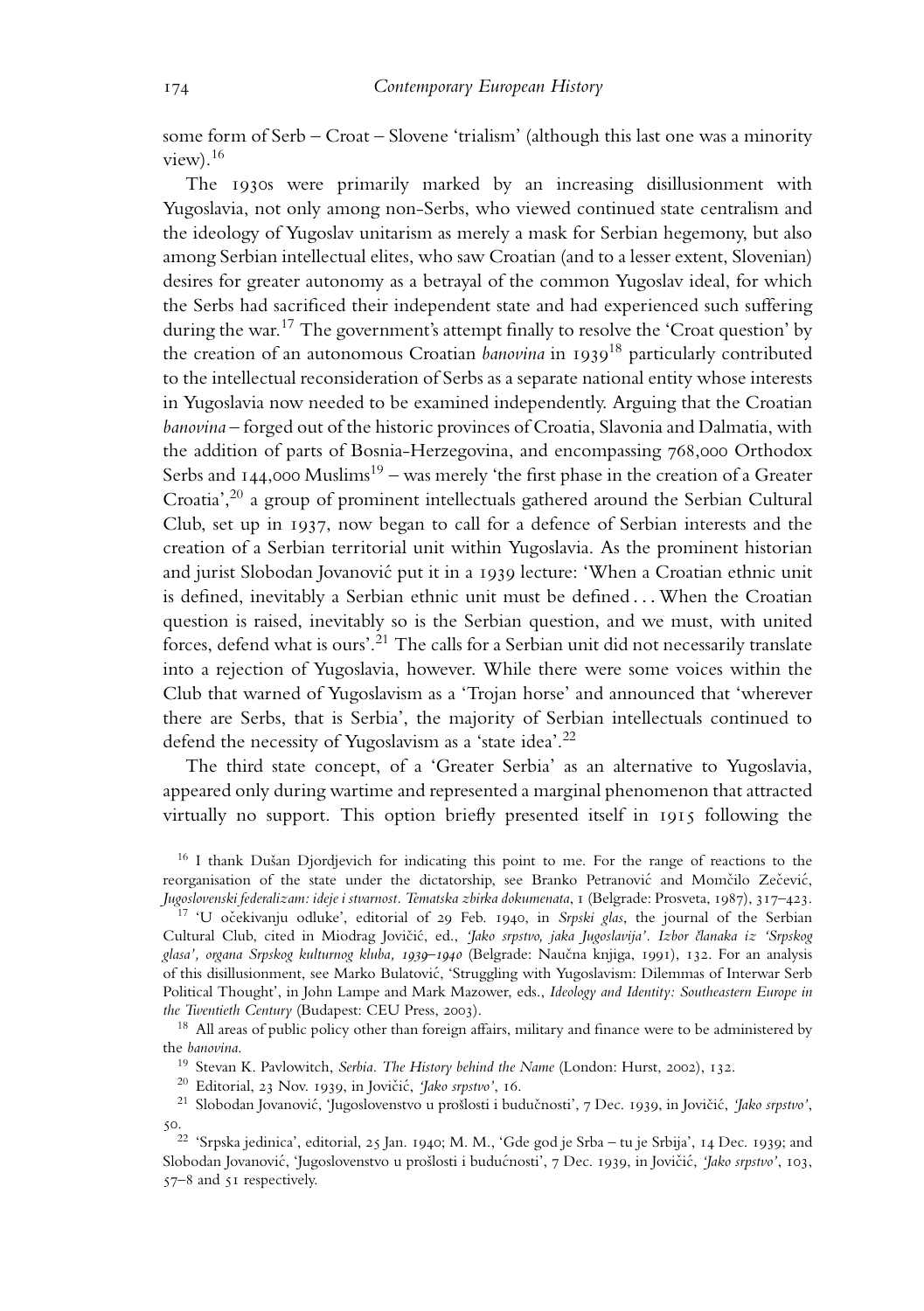conclusion by the Entente of the secret Treaty of London with Italy, promising the latter Austrian territories, including all of Istria and Dalmatia, to secure its entry into war against the Central Powers. Although Serbia was not party to this agreement, it was to be given parts of the Adriatic coast south of the 'Italian' Dalmatia and, in spring and summer 1915, Allied diplomats also approached the Serbian government with offers of further territorial compensation for a 'Greater Serbia' (including Bosnia-Herzegovina, Srem, Bačka and Slavonia), in return for ceding Vardar Macedonia to Bulgaria. There is, however, no evidence that the Serbian government seriously pursued this 'Greater Serbian' alternative to Yugoslav unification.23 As Kosta Pavlowitch notes:

Had [Serbia] set aside the Yugoslav option in favour of a Greater Serbia, it would have had difficulty justifying to the allies the full extent of its territorial claims, thus leaving its national integration incomplete, with many Serbs still living as minorities in Italy, Hungary or a rump Croatia. Neither would it have altogether avoided the national problems that were to plague Yugoslavia, adding large Croatian, Muslim and Hungarian minorities to the Albanian and still undefined Macedonian populations Serbia had taken on after the Balkan Wars.<sup>24</sup>

Furthermore, the entry into war of the United States, which publicly refused to recognise the secret treaties, effectively cast doubt on whether such territorial arrangements would even be honoured.<sup>25</sup>

The notion of a 'Greater Serbia' appeared again in more radical form in the circumstances of extreme destruction and suffering of the Second World War, which saw a systematic policy of mass extermination applied against Serbs in the Independent State of Croatia.<sup>26</sup> This plan for 'an ethnically homogenous Serbia encompassing those ethnic territories inhabited by Serbs' was proposed within the ranks of the Chetniks (but never adopted as an official programme) by Bosnian Serb lawyer Stevan Moljević, a former member of the Serbian Cultural Club.<sup>27</sup> It was based on the argument that only the creation of a separate Serbian national unit, accompanied by an exchange of populations, could prevent 'a repetition of the terrible crimes that occurred *...* on the whole territory where Serbs and Croats were mixed and

<sup>23</sup> Djordje Dj. Stanković, *Nikola Pašić, saveznici i stvaranje Jugoslavije*, 2nd edn (Zaječar: Zadužbina Nikole Pašića, 1995), 139–71.

<sup>24</sup> Kosta St Pavlowitch, 'The First World War and the Unification of Yugoslavia', in Dejan Djokić, ed., *Yugoslavism: Histories of a Failed Idea* (London: Hurst, 2003), 41.

<sup>25</sup> Andrej Mitrović, 'The Yugoslav Question, the First World War and the Peace Conference, 1914– 20', in Djokic,´ *Yugoslavism*, 50. Indeed, even Italy did not get all the territories promised by the Treaty of London.

<sup>26</sup> Although the figures of Yugoslavia's war losses are disputed, two independent studies undertaken in the 1980s,one by the Croatian scholar Vladimir Žerjavić and the other by the émigré Bosnian Serb statistician and lawyer Bogoljub Kočović, put the total number of war victims for the country at just above one million, approximately half of whom were Serb (487,000 according to Kocović and 530,000 according to Žerjavić). Although the proportional losses sustained by the Serbs, Croats and Muslims in regard to their total population in Yugoslavia were in the same range, in the Independent State of Croatia a substantial difference is clear: Serbian losses were 334,000 or around 17 per cent of their total population, while Croatian and Muslim losses were 203,000 (6 per cent) and 75,000 (8.6 per cent) respectively. Bogoljub Kočović, Žrtve drugog svetskog rata u Jugoslaviji (London: Naše delo, 1985), and Vladimir Žerjavić, Gubici stanovništva Jugoslavije u drugom svjetskom ratu (Zagreb: Jugoslavensko viktimološko društvo, 1989).

<sup>27</sup> For the various Chetnik conceptions see Petranović and Zečević, Jugoslovenski federalizam, 821–5.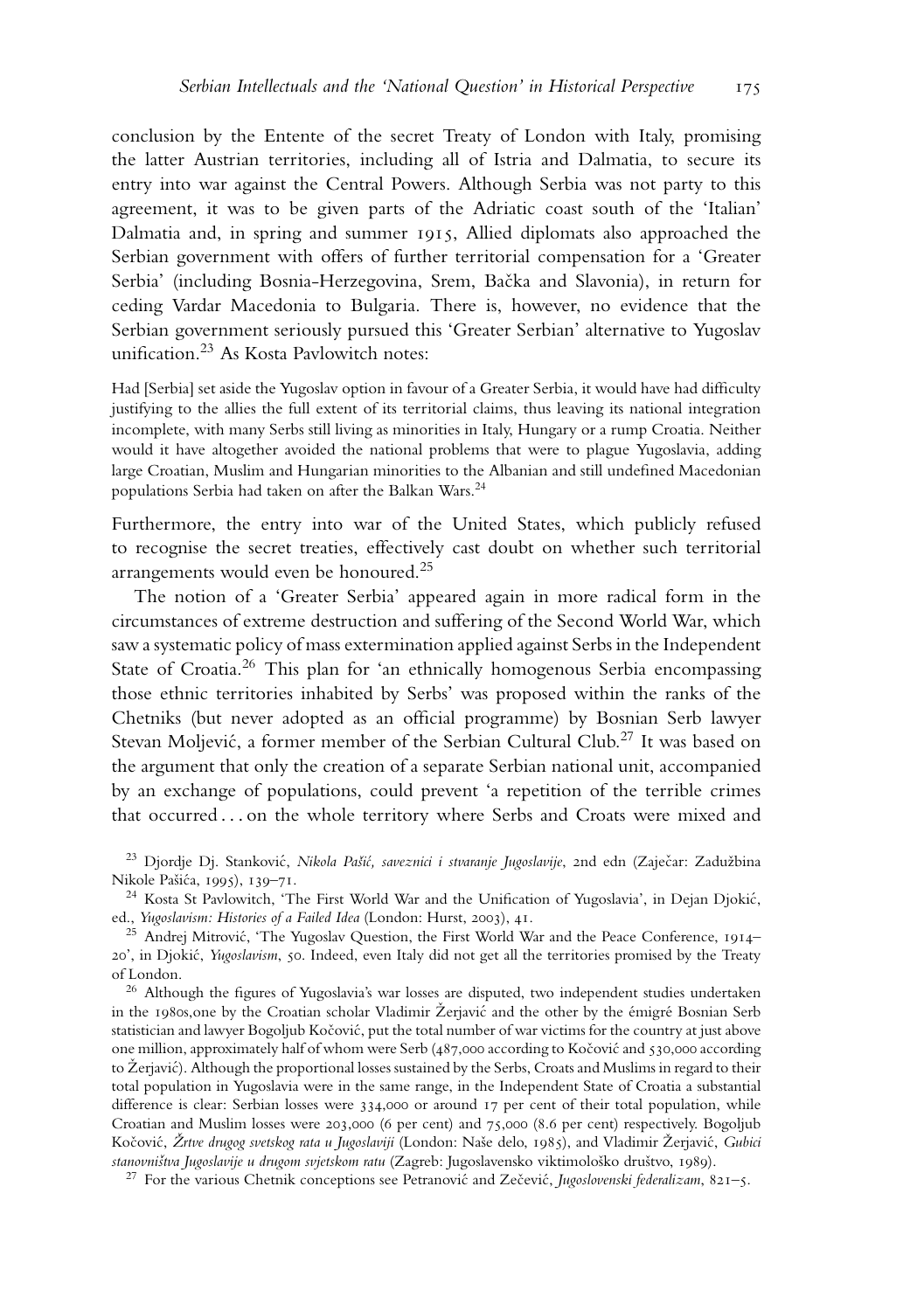where Croats and Muslims planned to exterminate the Serbs'. Yet even Molievic envisaged the establishment of this 'homogenous Greater Serbia' as the first step in the creation of a 'federal' Yugoslavia of three units (Serbia, Croatia and Slovenia).<sup>28</sup> The idea of Serbia as an *alternative* toYugoslavia was only articulated in a series of unsuccessful memoranda to the German authorities by members of the pro-German collaborationist Nedić regime and the fascist-inspired followers of Dimitrije Ljotić in occupied Serbia (though not by Ljotić himself).<sup>29</sup> With the victory of Tito's Partisans in 1945 this 'Greater Serbia' option effectively disappeared, only to be revived in the circumstances of Yugoslavia's disintegration and wars of the early 1990s.

### **Communist Yugoslavia and its discontents: the return of the 'Serbian question' and the concept of a 'Third' Yugoslavia**

In the communist period – as until then – intellectuals' concepts of the state were developed in reaction to the circumstances in which they took place and the parameters set by the political authorities, usually in the form of constitutional changes that were either being proposed or adopted. As the official concept of Yugoslavia evolved from a more centralised federation to an essentially 'confederal' system of republics and provinces whose borders the Serbs felt disadvantaged them, so did the Serbian intellectuals' vision of that state turn from general acceptance to widespread rejection. In the context of the post-Tito crisis when the common state appeared to be unravelling, critical intellectuals came to elaborate a platform for a 'third' Yugoslavia (the first being the interwar kingdom and the second the communist federation), which would embrace both the principle of party pluralism and a 'democratic' solution to the 'national question'.

Despite their traumatic experience of the Second World War, the vast majority of Serbs welcomed the re-creation of Yugoslavia by the communists. First of all, Yugoslavia did fulfil the traditional goal of uniting the Serbian nation; although the new federation effectively cut the Republic of Serbia to size, leaving over one-third of ethnic Serbs outside its borders and creating within it only two autonomous areas (Vojvodina and Kosovo), these internal divisions were clearly meant to be purely administrative, satisfying the national aspirations of the other Yugoslav peoples without, however, weakening the state. As Tito himself put it: 'These borders, if I may present them thus, are meant to be something like white lines on a marble pillar. The borders of the federal units in Yugoslavia are not borders of division, but borders of unification'.<sup>30</sup> Second, although all the upper echelons of power in the state were carefully balanced according to the 'national key', Serbs (particularly from Croatia and Bosnia-Herzegovina, where their wartime support for Tito's Partisans

<sup>&</sup>lt;sup>28</sup> 'Četnička koncepcija "homogene" Srbije i trijalističke Jugoslavije. Projekat Stevana Moljevića o granicama, druˇstvenom uredjenju i spoljnoj politici "Velike Srbije" u obnovljenoj Jugoslaviji', in Petranović and Zečević, Jugoslovenski federalizam, 675–7 passim.

<sup>29</sup> Pavlowitch, *Serbia*, 142.

<sup>30</sup> Speech in Zagreb, 21 May 1945, quoted in Predrag J. Markovic, 'Odnos Partije i Tita prema ´ jugoslovenskom i nacionalnom identitetu', in Svetlana Ljuboja, Predrag Markovic, Laslo Sekelj and ´ Mirjana Vasovic,´ *Identitet: Srbi i/ili Jugosloveni* (Belgrade: Institut za evropske studije, 2001), 38.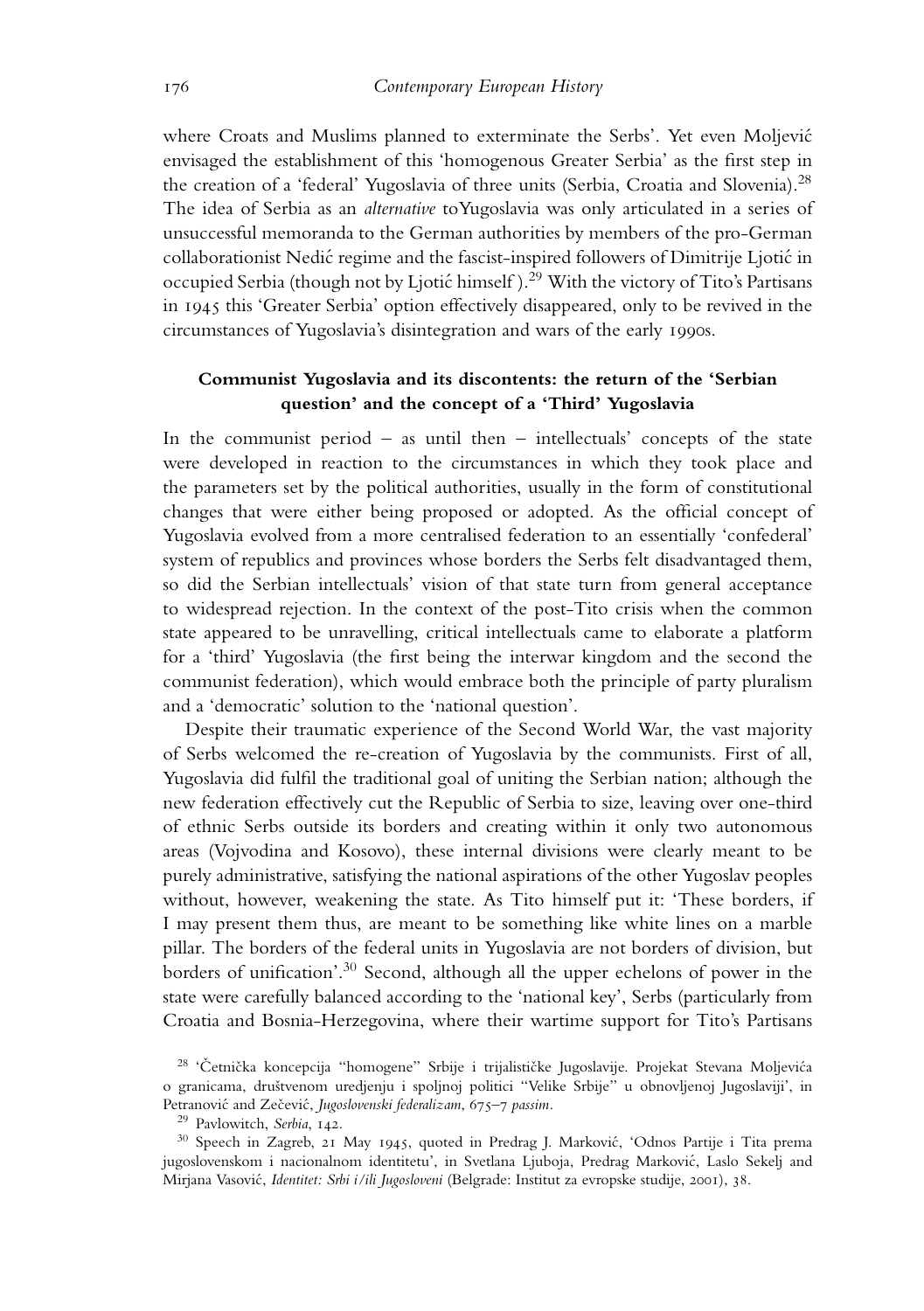was the strongest) were proportionally overrepresented within the executive and military apparatus and the Communist Party, giving them a stake in the new state's existence and a sense that their interests would be safeguarded.<sup>31</sup> Finally, the communists' emphasis on the building of a new supra-national 'socialist' Yugoslav identity, that would – if not replace – certainly mitigate existing national differences, also contributed to the Serbs' identification with Yugoslavia.32

After 1966, the equanimity with which Serbs viewed Yugoslavia was dramatically eroded, however. With the purge of Aleksandar Rankovic, Serbia's leading ´ communist and the principal exponent of the 'centralist' line in the Yugoslav leadership, the Party embarked on a new course, marked by the abandoning of 'socialist Yugoslavism' and an increasing condemnation of 'great-state centralism'.33 The decentralising constitutional changes of 1967 to 1974 raised Serbia's provinces to republics in all but name and progressively turned the country into a de facto confederation of eight 'proto-states'.<sup>34</sup> The Serbs' traditional goal of national 'liberation and unification' thus appeared increasingly in jeopardy: over three million now found themselves outside the borders of 'inner' Serbia (without the provinces), amounting to about 40 per cent of their total population in Yugoslavia.<sup>35</sup> In addition, the affirmation of other Yugoslav nationalisms that accompanied these changes at times took on distinctly anti-Serbian tones and even gave rise to reports of harassment and discrimination against Serbs.<sup>36</sup> Serbs outside 'inner Serbia' thus faced the prospect of becoming a minority in increasingly autonomous and potentially even hostile new 'states'.37 Although criticism of the prevailing trends towards 'confederalism'

<sup>31</sup> Pavlowitch, *Serbia*, 162. See also Veljko Vujačić, 'Historical Legacies, Nationalist Mobilization and Political Outcomes in Russia and Serbia: A Weberian View', *Theory and Society*, 25 (1996), 763–801.

<sup>32</sup> On the application of 'socialist Yugoslavism' in culture, see Wachtel, *Making a Nation*, 128–72. On how this affected Serbs, see ch. 1 of Audrey Helfant Budding, 'Serb Intellectuals and the National Question, 1961–1991', Ph.D. Thesis, Harvard University, 1998.

<sup>33</sup> The classic works on Yugoslavia's internal transformation during this period are Dennison Rusinow*, The Yugoslav Experiment, 1948–1974* (London: Hurst, 1977), and Steven L. Burg, *Conflict and Cohesion in Socialist Yugoslavia* (Princeton: Princeton University Press, 1983). On the evolution of Yugoslavia's constitutive concept, see also ch. 1 of Dejan Jović, *Jugoslavija: Država koja je odumrla* (Zagreb: Prometej, 2003).

<sup>34</sup> Ivan Vejvoda, 'Yugoslavia, 1945–91: From Decentralisation without Democracy to Dissolution', in David Dyker and Ivan Vejvoda, eds., *Yugoslavia and After: A Study in Fragmentation, Despair and Rebirth* (London: Longman, 1996), 15. See also Veljko Vujačić, 'Institutional Origins of Contemporary Serbian Nationalism', *East European Constitutional Review*, 5, 4 (1996), 51–61.

<sup>35</sup> According to the 1981 census, the total number of Serbs was 8,140,000 or 36.3 per cent of the population of Yugoslavia, of whom 3,275,000 (41.3 per cent) were located outside 'inner' Serbia. *Statistical pocket-book of Yugoslavia* (Belgrade: Federal Statistical Office, 1991), 20, and Tim Judah, *The Serbs* (New Haven: Yale University Press, 1997), 313-15.

<sup>36</sup> In areas where Serbs experienced their 'status reversal', the perception was, of course, that their overrepresentation in the Party, the state bureaucracy and the security appartus was simply being rectified. This was particularly the case in Croatia in 1967–71 and Kosovo after 1968. Vujačić, 'Institutional Origins', 57. In addition to Rusinow, *The Yugoslav Experiment,* and Burg, *Conflict and Cohesion*, on Croatia see also George Schöpflin, 'The Ideology of Croatian Nationalism', Survey, 19, 1 (1973), 123–46, and Jill Irvine, *The Croat Question* (Boulder: Westview, 1993), 258–72, and on Kosovo Lenard J. Cohen, *Serpent in the* Bosom: The Rise and Fall of Slobodan Milošević (Boulder: Westview, 2002), 61-71.

<sup>37</sup> See Dejan Jović, 'Fear of Being Minority as a Cause of the post-Yugoslav Wars', *Balkanologie*, 1–2 (2000), 21–37.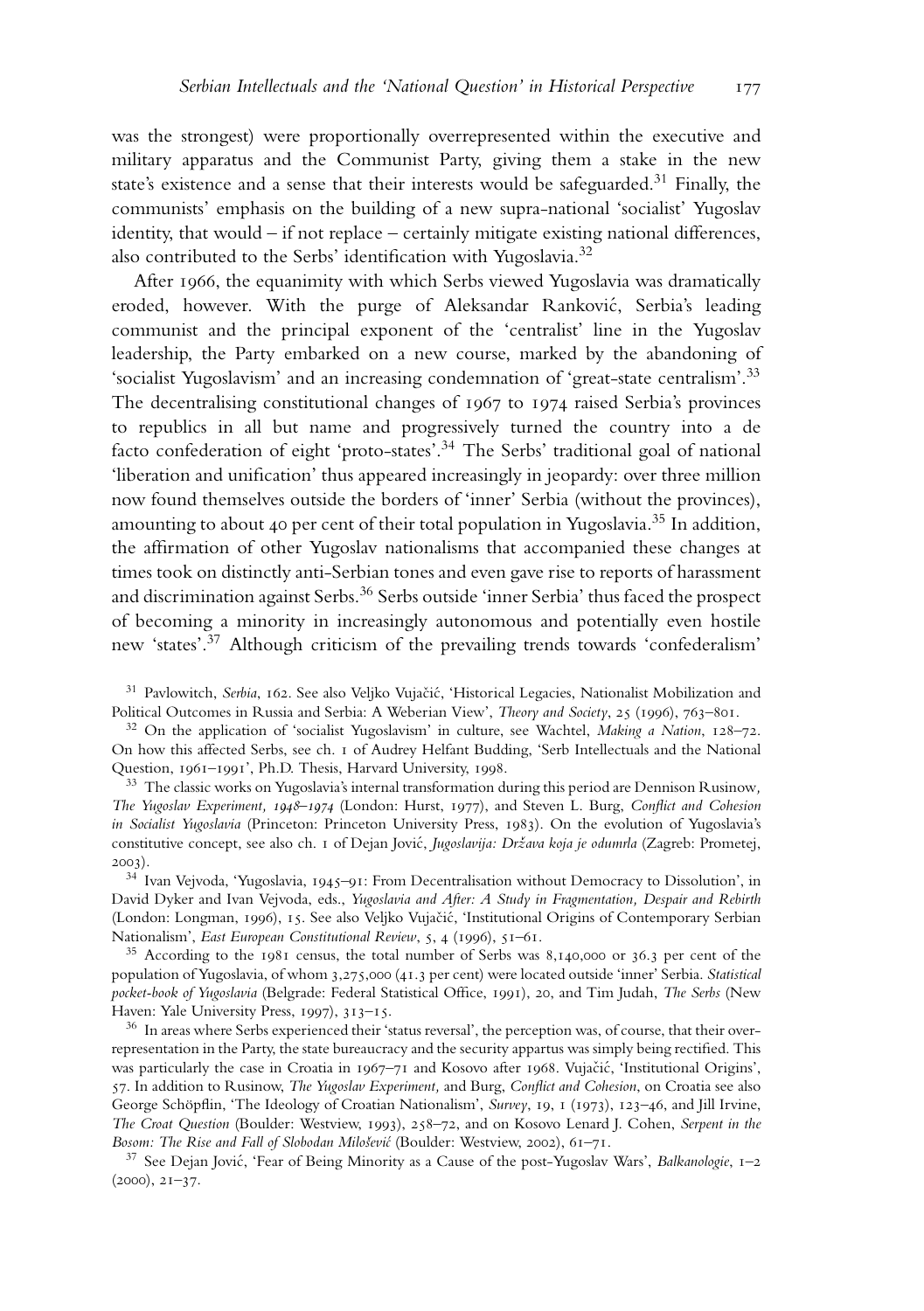and individual national affirmation of Yugoslavia's federal units had already begun to emerge in the late 1960s and early 1970s, the most important expression of intellectual discontent with the new course came in the 1980s, in the context of the deep and all-encompassing post-Tito crisis.38

While the political and economic aspects of the crisis were felt throughout the country and caused widespread disillusionment with the system, in Serbia they were viewed primarily as a symptom of a much more serious problem: the failure of Yugoslavia as a state. In the view of most Serbian intellectuals, the crisis itself had been caused by the rise of particularist nationalism within the Party and the devolution of power to the federal units, and state failure was evident in two ways that concerned them directly: first, in the continuing incapacity of the leadership to find a solution to the 'Kosovo question' and to halt the emigration of Kosovo's Serbs from the province, amid dramatic stories of human rights abuses and appeals for help to the critical intelligentsia; and, second, in the effective disintegration of Yugoslavism on the cultural level, which in the 1980s crystallised around the souring of relations with Slovenian intellectuals.39 Whereas the 'Kosovo question' centred on the issue of the Republic of Serbia's statehood, the relationship with the Slovenes focused the debate on the future of Yugoslavia. Things came to a head when the Yugoslav leadership proposed a new round of constitutional change in 1987.

By the mid-1980s Yugoslavia's leadership had come to realise that the contradictions inherent in the 1974 constitution and the impossibility of dealing with the economic crisis in the existing framework would necessitate a departure from the status quo. As the prospect of constitutional change loomed once again, two distinct positions began to emerge within the leadership – one that aimed at further confederalisation of the state, advocated by Slovenia, and another that called for a degree of recentralisation and a return of some decision making powers to the federal centre, backed by Serbia.40 After a period of intense debate, in January 1987 the Federal Presidency finally adopted a proposal for constitutional change. The 'Proposal' represented a compromise, aiming to satisfy both the 'centralists' and the 'decentralists'. It aimed primarily to recreate a unified legal system, bring postal and telecommunications systems and railroads under a central authority and strengthen the federal administration in order to establish monetary discipline and repay the

<sup>38</sup> On the post-Tito crisis, see Pedro Ramet, ed., *Yugoslavia in the 1980s* (Boulder: East European Monographs, 1985); Harold Lydall, *Yugoslavia in Crisis* (Oxford: Clarendon, 1989); and Susan Woodward, *Balkan Tragedy* (Washington, DC: The Brookings Institution, 1995), 52–7. Its political aspects are also well covered in Steven Burg, 'Elite Conflict in Post-Tito Yugoslavia', *Soviet Studies*, 38, 2 (1986), 170–93. For Serbian intellectuals' responses to the crisis, see Dragović-Soso, 'Saviours', and Audrey Helfant Budding, 'Systemic Crisis and National Mobilization: The Case of the Memorandum of the Serbian Academy', *Cultures and Nations of Central and Eastern Europe: Essays in Honor of Roman Szporluk. Harvard Ukrainian Studies*, 22 (1998), 49–69.

<sup>&</sup>lt;sup>39</sup> These are analysed extensively in Dragović-Soso, 'Saviours', particularly chs. 3 and 4. On the disintegration of Yugoslavism in the cultural sphere see also Jasna Dragovic-Soso, 'Intellectuals and ´ the Collapse of Yugoslavia: The Disintegration of the Yugoslav Writers'Union' in Djokic,´ *Yugoslavism*,  $268 - 85.$ 

<sup>&</sup>lt;sup>40</sup> On the debates in the political elite, see notably Jović, *Jugoslavija*, 310–27.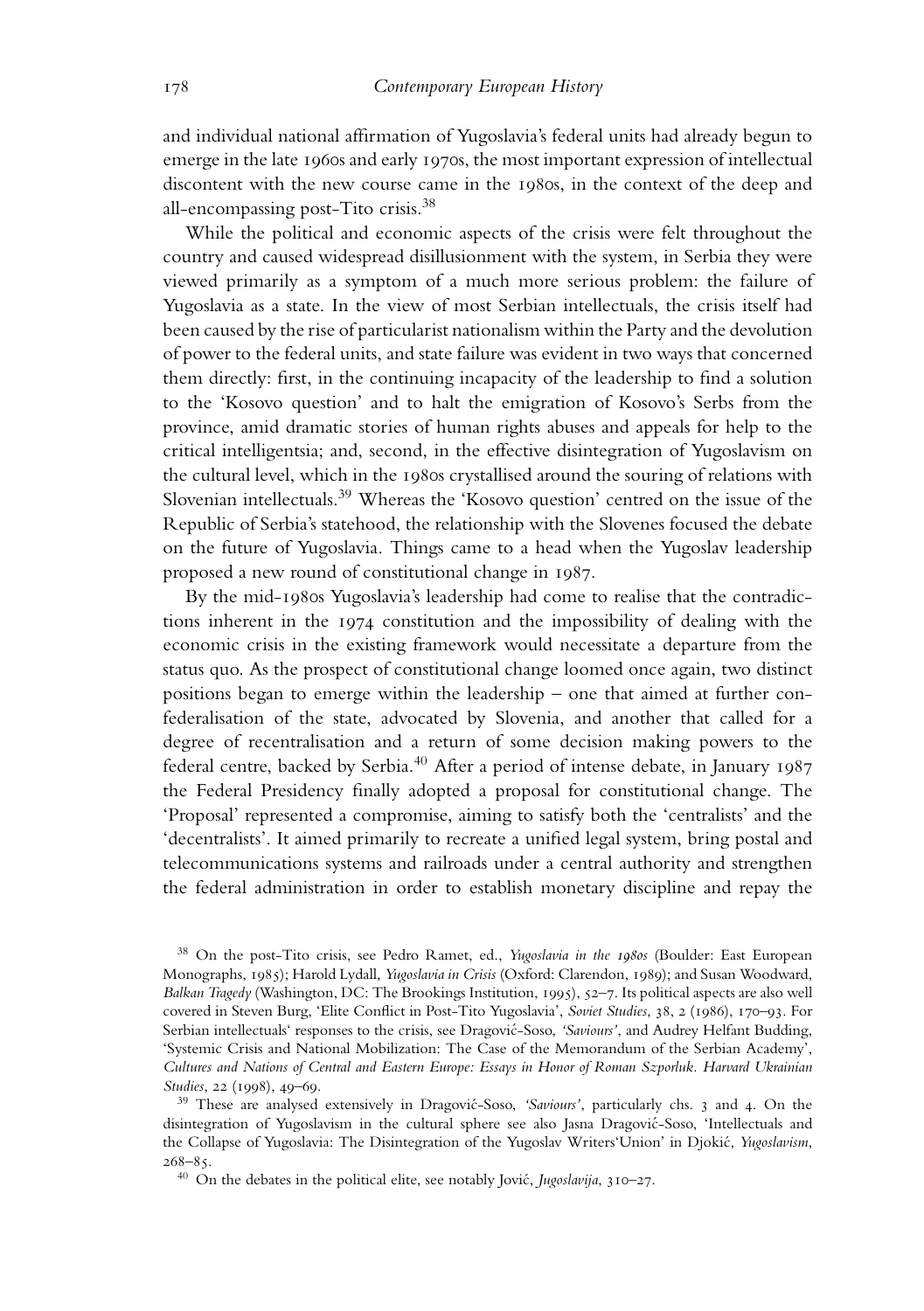foreign debt. It also included changes that would allow the extension of Serbia's legal and police jurisdiction over the autonomous provinces.<sup>41</sup> The presentation of the 'Proposal' was, however, accompanied by reassurances to those who opposed recentralisation: it was specifically emphasised that there would be no encroachment on the practice of decision making by consensus in the federal centre and on the republics' sovereignty.42 As was the practice, the 'Proposal' was then presented for public debate in each of the federal units.

The two most far-reaching reactions to the official 'Proposal' came from the ranks of the Slovenian and the Serbian intelligentsias, which both proposed their own, more radical, alternatives. The Slovenian position had progressively been built up over the course of the 1980s, amounting to an endorsement of Slovenia's statehood, potentially within a loose, confederal Yugoslavia.43 It was both a reaction to the rising nationalist momentum in Serbia and a reflection of the Slovenes' structural reality as one of Yugoslavia's smallest nations (just over 8 per cent of the total population), yet located within a virtually ethnically homogenous 'national state'.<sup>44</sup> With increasingly diverging interests from the poorer south, the Slovenes feared that any departure from the more 'confederal' structure would reduce them to a minority in Yugoslavia and lead to their constantly being outvoted in federal institutions. In April 1988, Slovenian cultural organisations rejected the official 'Proposal' and adopted their own alternative 'constitution' – one that evoked Slovenia's 'historical right to selfdetermination, including the right to participation in a union of states or *the secession* from such a union of states'.45 In it, there was no mention of Yugoslavia.

In contrast to the Slovenes, Serbian intellectuals still defined their position only within the framework of a Yugoslav state. This was made clear in the most widely endorsed document of that period, the 'Contribution to the Public Debate on the Constitution', which was approved almost unanimously by Serbia's main cultural and scholarly institutions in March 1988. <sup>46</sup> Noting in the preamble that Yugoslavia was in the throes of an 'existential crisis' and that its model of 'self-management socialism' had resulted in complete failure, the document spelled out in three parts the changes to Yugoslavia's political, economic and federal systems deemed necessary.47 In essence, the intellectuals' platform represented both a rejection of the existing, crisis-ridden communist state and a proposal for a new, democratic, 'third' Yugoslavia.

<sup>45</sup> 'Predlog slovenačkih pisaca: republički Ustav', Književne novine, 755 (1988), 17 (emphasis added).

<sup>46</sup> It was adopted by the Writers' Association of Serbia and by Serbia's sociological and philosophical societies.

<sup>47</sup> 'Prilog javnoj raspravi o ustavu', *Književne novine*, 751 (1988), 1.

<sup>&</sup>lt;sup>41</sup> See 'Proposal of the Presidency of the SFRY to Proceed to the Amendment of the Constitution of the SFRY', *Yugoslav Survey*, 28, 1 (1987), 3–20.

<sup>42</sup> *Danas*, 17 Feb. 1987, 10–11.

<sup>43</sup> See particularly 'Prispevki za slovenski nacionalni program', *Nova revija*, 6, 57 (1987). The Slovenian position is examined in more detail in Dragović-Soso, 'Saviours', 189-95, and Jović, *Jugoslavija*, 429-42.

<sup>44</sup> The Republic of Slovenia encompassed 1,712,445 of the 1,754,000 Slovenes in Yugoslavia and had no significant minorities.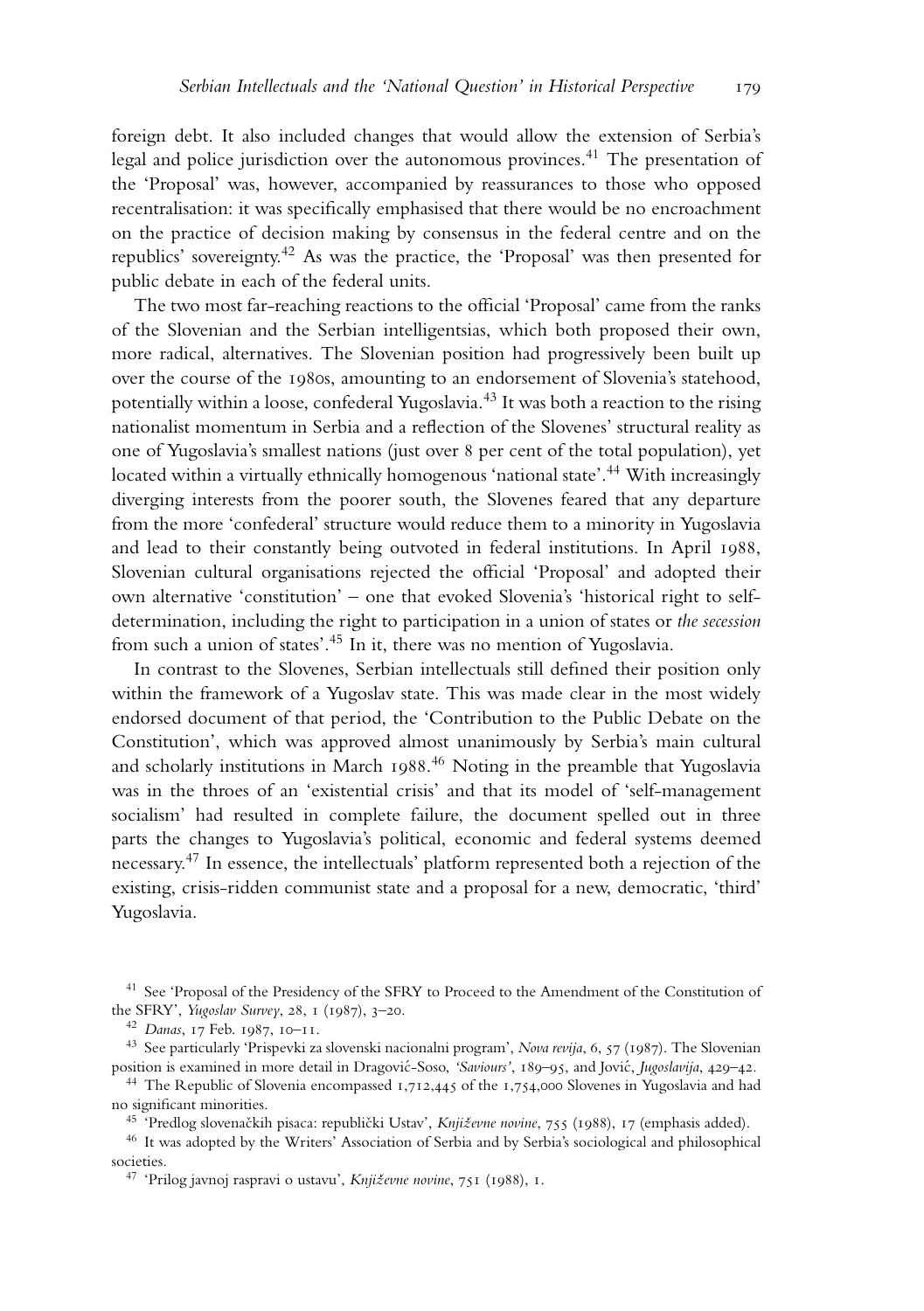In the same vein as their Slovenian counterparts, Serbian intellectuals called for 'the abolition of all references to ideology, as well as the leading party's monopoly of power and of all forms of party-state'. Instead they proposed the creation of a new system which would be based on 'different political organisations of citizens', free and fair direct elections to all state institutions and the respect of civil and human rights. They also criticised the 'extensive and irrational' interference of the state and the ruling party in Yugoslavia's economy and called for 'equality' between 'social, state and private forms of ownership'.<sup>48</sup> In this sense, the document 'exuded a clear demand for democratic change', as anti-nationalist intellectuals later emphasised when explaining their endorsement of it.<sup>49</sup> Indeed, the focus of the debate about this proposal in the Writers' Association of Serbia pitted advocates of systemic change against defenders of the existing socialist model, and the final vote showed the overwhelming preponderance of the former – over three hundred votes were cast in favour of adopting the document and only nine against (with three abstentions).<sup>50</sup>

The 'Contribution to the Public Debate on the Constitution' also included substantive changes to the country's federal system. Unlike the Slovenian intellectuals' 'constitution', this document did not openly envisage the possibility of Serbian statehood outside Yugoslavia and, in this sense, it was firmly grounded within the dominant tradition of Serbian state concepts since the beginning of the twentieth century. Despite its Yugoslav orientation, however, the intellectuals' 'Contribution' contained elements that were clearly aimed at securing Serbian interests within the existing Yugoslav framework. It effectively proposed the concurrent reintegration of both the Yugoslav federation and the Republic of Serbia, which appeared plausible on the surface but was in reality deeply contradictory and inconsistent.

In an effort to counter Yugoslavia's post-1974 'confederalised' order which gave primacy to the federal units over the centre, the 'Contribution' proposed a referendum to decide Yugoslavia's new executive and legislative institutions, including the replacement of the Federal Presidency – which consisted of representatives of Yugoslavia's federal units who reached decisions by consensus – by a single 'President of the Republic'. It also called for the reform of the Federal Council, to include alongside the chamber of the republics a one-man one-vote chamber (abolished by the decentralising constitutional changes of the early 1970s). This reformed Federal Council would thus ensure that 'all citizens be equally represented, and the republics according to the number of their citizens'.<sup>51</sup> Although this change was justified in terms of redefining the system in favour of the individual citizen, in practice it could have put Yugoslavia's larger nations and republics at an advantage depending on the competences of the new chambers. To the opponents of re-centralisation,

<sup>48</sup> 'Prilog', 1, 4. Nevertheless, in its economic section, the document did emphasise the need for some form of social democracy, based on 'principles of solidarity and the defence of workers from exploitation', which shows a desire to safeguard some of the underlying tenets of Yugoslavia's model of 'workers' self-management'.

<sup>&</sup>lt;sup>49</sup> Vesna Pešić quoted in Nadežda Ćetković, Možeś ti to, Vesna, možeś (Belgrade: Krug, 2000), 103.

<sup>&</sup>lt;sup>50</sup> 'Skupštinska diskusija', *Književne novine*, 751 (1988), 7.

<sup>51</sup> 'Prilog', 1.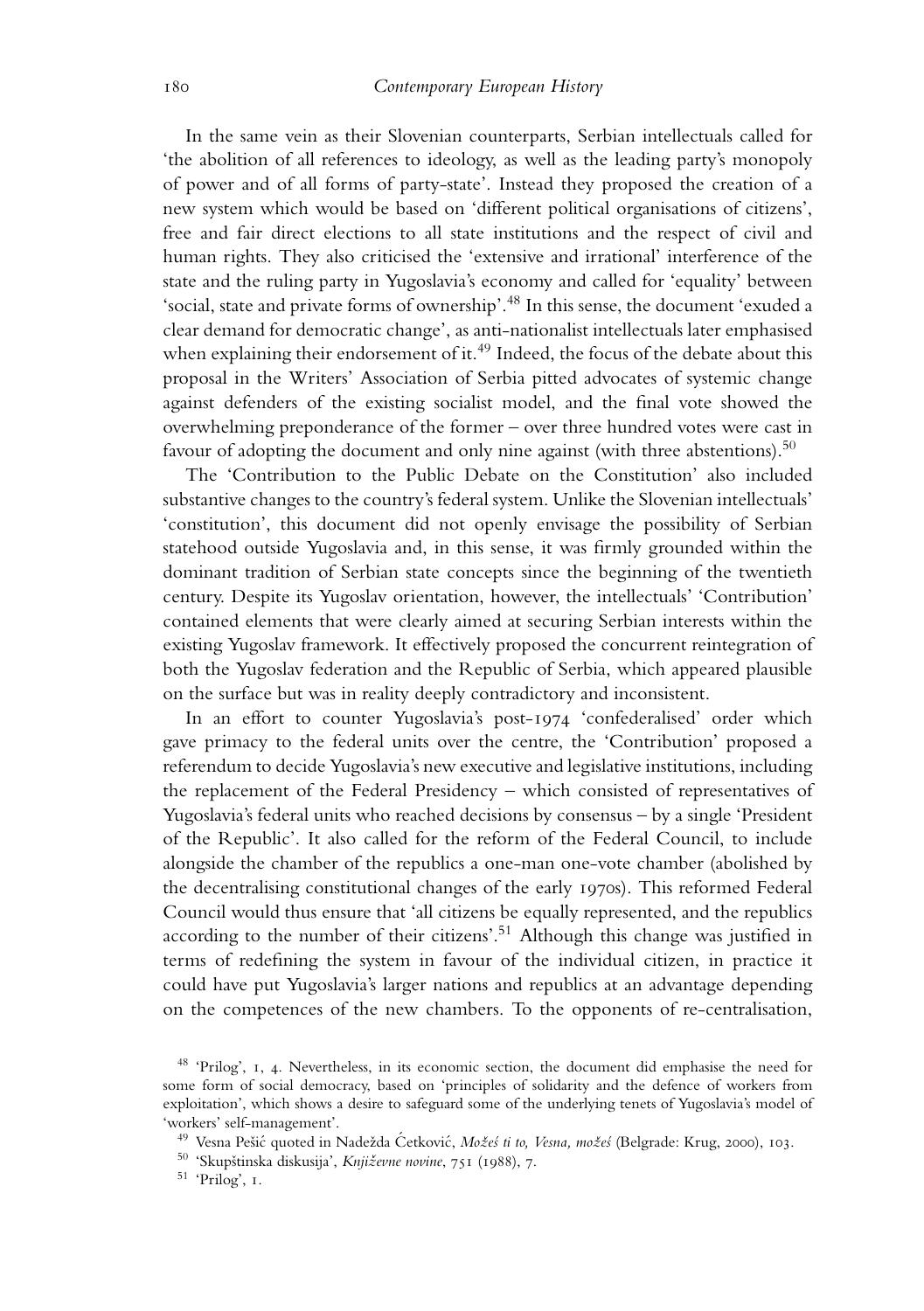this proposal appeared as a thinly veiled attempt to give the Serbs (who represented over one-third of Yugoslavia's total population) and the Republic of Serbia (which, including the two autonomous provinces, contained over 40 per cent of Yugoslavia's citizens) more say in federal decision making.52 Another clause in the document showed more clearly that the underlying goal of Yugoslavia's reintegration was Serbian national unity: the 'Contribution' noted the fact that Yugoslavia's internal borders were not ethnic borders, and it advocated 'complete national, spiritual and cultural integrity of each Yugoslav nation regardless of the republic or province in which it resides'. It called for a guarantee to members of a nation residing in a different republic that they would be allowed 'the creation of independent political and cultural associations and organizations, *ties with their own nation*, education in and official use of their own language and alphabet'.53

At the same time, the 'Contribution' argued that the 1974 Constitution had effectively partitioned the Republic of Serbia by increasing the powers of the provinces, and it demanded the establishment of the republic as *a state* with rights and jurisdiction over its whole territory 'in the same way as other republics making up the Yugoslav union': 'All republics in Yugoslavia must be established on the same principle, as either citizens' states or national states. If the principle of national states is applied throughout Yugoslavia, then Serbia too must be established as the national state of the Serbs.' As an extension of this demand, the document called for the abolition of Kosovo's and Vojvodina's 'state sovereignty' (although maintaining their autonomy to some unspecified degree), which in practice meant the loss of their right to direct representation in the federal centre as well as of their veto power in the republic's institutions. The document argued that the provinces had to be subordinated to the republic, in order finally to abolish the 'political inequality of the Serbian nation in the Yugoslav federation', while the non-Serb 'nationalities'<sup>54</sup> (mainly Albanians and Hungarians) living on the territory of the Republic of Serbia would be guaranteed all their basic human and civil rights. Finally, the document called for the universal application of the right to territorial autonomy on the basis of either the specific national make-up of a particular region (as in the case of Kosovo) or of its historical specificity (as in the case of Vojvodina), in accordance with the freely expressed will of the population living there. In other words, all republics had to be subject to new constitutional solutions if they contained such ethnically or historically diverse regions – not only Serbia.<sup>55</sup>

<sup>52</sup> According to the 1981 census, Serbs made up 8,140,000 or 36.3 per cent of Yugoslavia's total population and, in 1989, the Republic of Serbia had a population of 9,833,000 of Yugoslavia's total population of 23,695,000. *Statistical Pocket-Book 1991*, 20 and 16 respectively.

<sup>53</sup> 'Prilog', 4 (emphasis added).

<sup>54</sup> 'Nationality' was the term used to designate those ethnic groups living in Yugoslavia who had another national state and were therefore not entitled to their own republic within the Yugoslav federation. The two largest 'nationalities' were the Albanians (according to the 1981 census, 1,730,000 or 7.7 per cent of Yugoslavia's population) and the Hungarians (427,000 or 1.9%). *Statistical Pocket-Book 1991*, 20.

<sup>55</sup> All citations from 'Prilog', 4.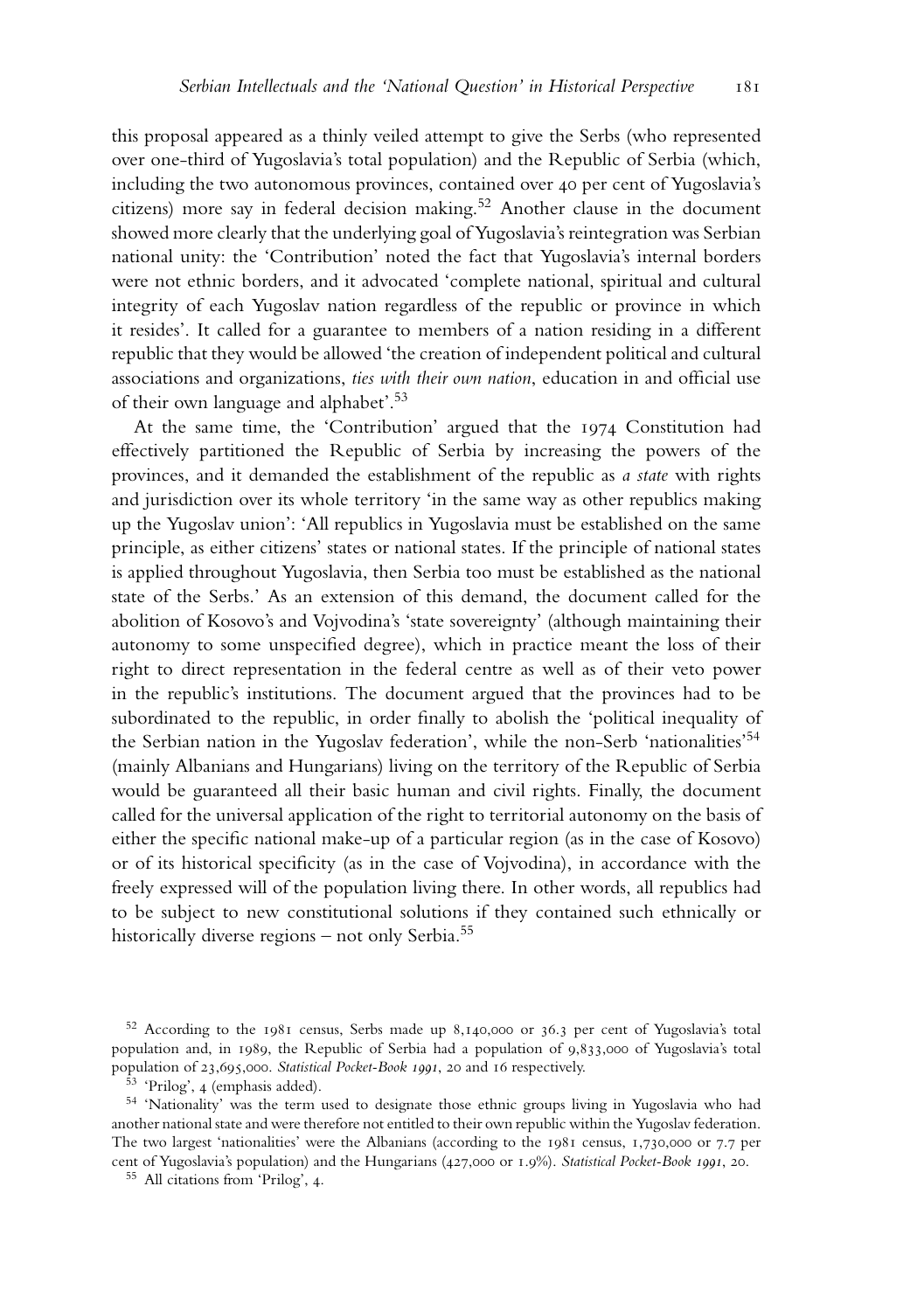The predominant concept of the state embodied by the 'Contribution' and endorsed by the Serbian intelligentsia in 1988 was not 'Greater Serbian', in that it did not demand the complete abolition of the autonomous provinces and a redrawing of the borders between the republics, as a small minority of more radical intellectuals advocated at the time.<sup>56</sup> It was also neither genuinely 'centralist' nor 'decentralist', but most of all incoherent, with references to different and, in the Yugoslav context, mutually irreconcilable principles (national self-determination vs. constitutional rights of the republics, including – implicitly – the inviolability of their borders). Its revival of the idea of a one-man one-vote chamber and a president of the federation, along with its call for the unity of each Yugoslav nation regardless of where its members resided, all went against the 'confederal' elements in the constitution – notably the sovereignty of the republics and decision making by consensus in the federal centre. On the other hand, however, the document implicitly endorsed this same 'confederal' order and existing republican borders by calling for the establishment of the Republic of Serbia as a 'state' with jurisdiction over its whole territory. Finally – to take its contradictions even further – after thus diminishing the importance of the provinces, the document also called for an extension of the principle of autonomy to the other Yugoslav republics.

As long as Yugoslavia still existed and as long as this platform did not translate into policy, its inherent contradictions could remain latent. Although a few intellectuals did note them at the time, their criticisms neither formed the heart of the debate nor did they receive any response.<sup>57</sup> The dissolution of the common state, which was to take place three years after the 'Contribution', still did not appear as a distinct possibility to the vast majority of the Serbian intelligentsia when this document was issued in 1988. Yet a few intellectuals foresaw – indeed, perhaps even desired – Yugoslavia's demise. One of them was the novelist Dobrica Cosić the leading figure of Serbia's intellectual opposition who presented the 'Contribution' to the public in 1988 and who – according to his own account – managed to include in it the one point he believed to be the most important.<sup>58</sup> In the preamble of the 'Contribution', hidden within the plethora of proposals for the reform of Yugoslavia, was one clause that allowed a different and more ominous interpretation:

All fundamental questions of Yugoslavia's social and state organisation, *including the use of the right to national self-determination including secession*, must be decided on the basis of an all-Yugoslav

 $56$  The principal advocates of the more radical line at the time were sociologist Vojislav Šešelj and writer Vuk Drašković, whose parties were to occupy the right wing in Serbia's first multi-party elections in 1990. Once the war broke out in 1991, however, Drašković changed his stance on border changes. For Šešelj's views in the constitutional debate, see *Književne novine*, 751 (1988), 9; Drašković's are elaborated in 'Šta menjati u ustavu', in Vuk Drašković, *Koekude Srbijo* (Belgrade: Nova Evropa, 1990, 75–6).

<sup>57</sup> See, for example, Djoko Stojičić's points in the debate on the 'Contribution', in 'Skupštinska diskusija', *Književne novine*, 751 (1988), 7.

<sup>&</sup>lt;sup>58</sup> Dobrica Cosić, *Piščevi zapisi (1981–1991)* (Belgrade: Filip Višnjić, 2002), 249. On Cosić's vision of Yugoslavia's dissolution, see notably Audrey Budding's contribution to this issue.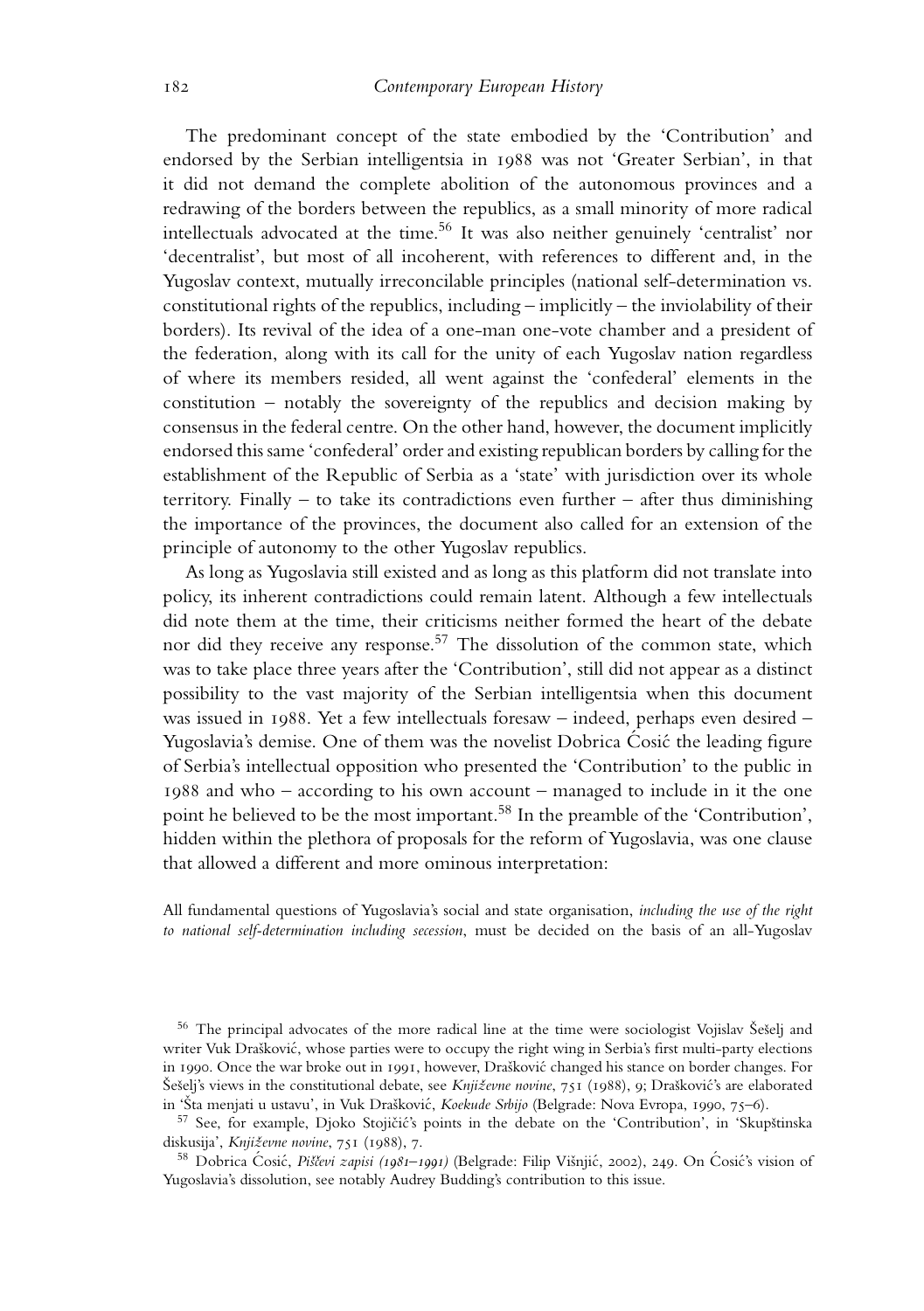referendum which would prevent the 'majorisation' of any one nation and would allow the free expression of the political will of all Yugoslav citizens.<sup>59</sup>

Although the document did not elaborate on the way in which such a Yugoslavwide referendum would be carried out, interpreted or applied in ethnically mixed areas, its aim was clearly to undermine the legitimacy of any republican claim to independence and to reserve the right to self-determination only for Yugoslavia's nations (Serbs, Croats, Slovenes, Muslims, Macedonians and Montenegrins, but not the 'nationalities' such as the Kosovo Albanians). $60$  By doing so, this clause opened up the possibility of creating nationally defined states if Yugoslavia failed. In other words, by defining self-determination in national as opposed to republican terms, it effectively allowed for the option of a future redrawing of republican borders and the creation of a 'Greater Serbian' state – a state which could potentially encompass both the ethnically preponderantly Albanian province of Kosovo and those territories in Croatia and Bosnia-Herzegovina which contained Serbian populations. When this implicit agenda became explicit in 1991 and when Serbia's leadership resorted to war and 'ethnic cleansing' to achieve these aims, the once united intellectual opposition effectively disintegrated – as some endorsed this policy, others rejected the means employed but not the ends, and others still refused both.

#### **Conclusion**

The Serbian intellectuals' attempt to conceptualise a 'third' Yugoslavia on the eve of the disintegration of the 'second' marked the unsuccessful end of a long search for a 'Yugoslav' solution to the Serbian national question. Common sense would have dictated that – in order to be viable – such a solution to the Serbs' national goal of 'liberation and unification' also had to be acceptable to the other Yugoslav peoples living intermingled with the Serbs. The nineteenth-century concepts of a South Slav union as an extension of the existing Serbian state clearly were not, considering the separate national identities of the peoples inhabiting those territories. The interwar kingdom and even the post-1945 federation remained too centralist to satisfy the national aspirations of (at least some) non-Serbs in Yugoslavia. Yet, as became clear with the creation of the Croatian *banovina* in 1939 and again following the 'confederalisation' of Yugoslavia after 1966, any attempt to decentralise the state on the basis of nationally defined territorial entities inevitably also implied the

<sup>59</sup> 'Prilog', 1, emphasis added. 'Majorisation' was a term commonly used in Yugoslavia to designate the constant and illegitimate outvoting of a specific (ethnic) minority in political and cultural fora. It was invoked in the 1980s notably by the Serbs in Kosovo's institutions and by the Slovenes in federal institutions.

 $60$  Who 'owned' the right to self-determination – Yugoslavia's republics or nations – was always unclear in Yugoslavia's many post-1945 constitutions. See Audrey Budding's illuminating discussion of this problem in her 'Nation/People/Republic: Self-Determination in Socialist Yugoslavia', in Lenard J. Cohen and Jasna Dragović-Soso eds., *Rethinking Yugoslavia's Dissolution* (Chicago: Purdue University Press, forthcoming, 2004). Indeed, the clause in the 'Contribution' on *national* self-determination and an *all-Yugoslav* referendum was precisely the opposite of the option taken by the international community in 1991–92 to recognise Yugoslavia's republics as independent states, based on separate *republican* referenda.